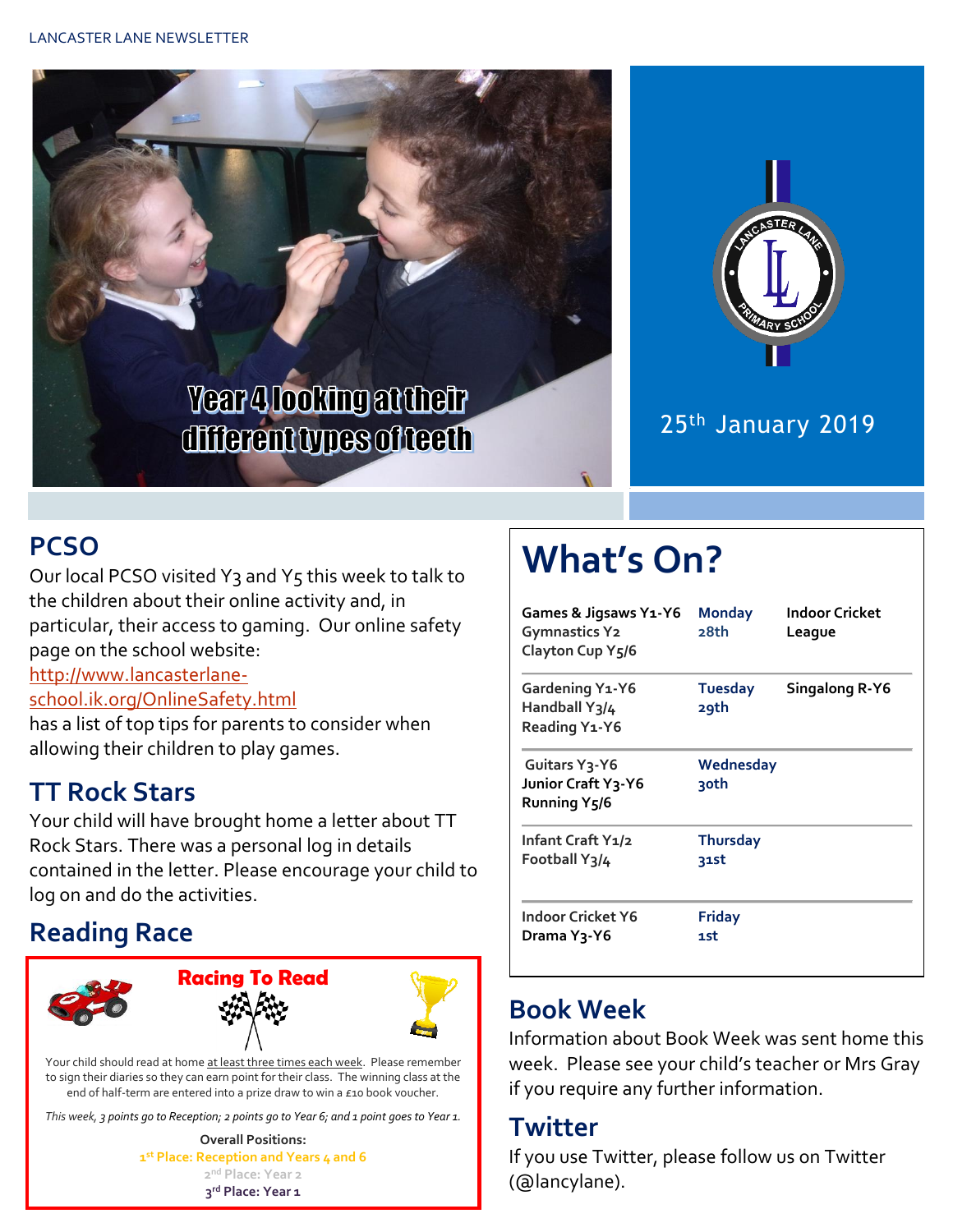#### **Research**

A group of researchers from the University of Leeds is conducting a study to find out more about children's eating habits and food in the family home. In particular, they are interested in the views of parents of primary school aged children. They have developed an online questionnaire and are trying to get as many parents to fill this in. The questionnaire takes about 8-12 minutes to complete, is anonymous and voluntary.

If you would like to take part in the research, please click on the link below.

https://leeds.onlinesurveys.ac.uk/food-in-the-familyhome-2018

N.B This research has no affiliation to Lancaster Lane School.

### **Cuerden Valley Park Events**

#### **Wildlife Watch Group – What's the Track**

*10th February – 2.00pm – The Barn, Berkely Drive - £2* A guide to finding and identifying animal tracks in mud.

**Wildlife Watch Group – What's in the Bucket?** *10th March – 2.00pm – The Barn, Berkeley Drive - £2* Checking out the contents of the Beetle Bucket buried in 2017.

All events are suitable for children aged 8-13 years. Please wear suitable clothing and footwear as may be outdoors. To book onto any of these events please text 07810 250754 or email [watch@lancswt.org.uk](mailto:watch@lancswt.org.uk)

### **Nits**

We have had a few cases reported of nits being found in hair. Please check and if necessary treat your child this weekend.

### **Parking**

Please ensure enough room is left on the pavements when parking outside school to allow wheelchairs to pass safely.

### **Outside Achievements**

Summer in Year 1 gained her 25m Swimming certificate, Freya in Y3 has joined Brownies and received her first badge and Beth in Y4 attended a Swimming Competition and came  $1^{st}$  in breastroke,  $2^{nd}$  in front crawl and  $3^{rd}$  in butterfly, she also swam for the Leyland A team and the team came  $1<sup>st</sup>$  in a relay event.



Reception having Balance Bike lessons,



Year 2 have been investigating how many seeds are in Fruit.<br>how many seeds are in Fruit.



 $\frac{1}{3}$  investigating in their Forces  $\frac{1}{4}$ <br>Magnets topic in Sciences 4 Magnets topic in their Force